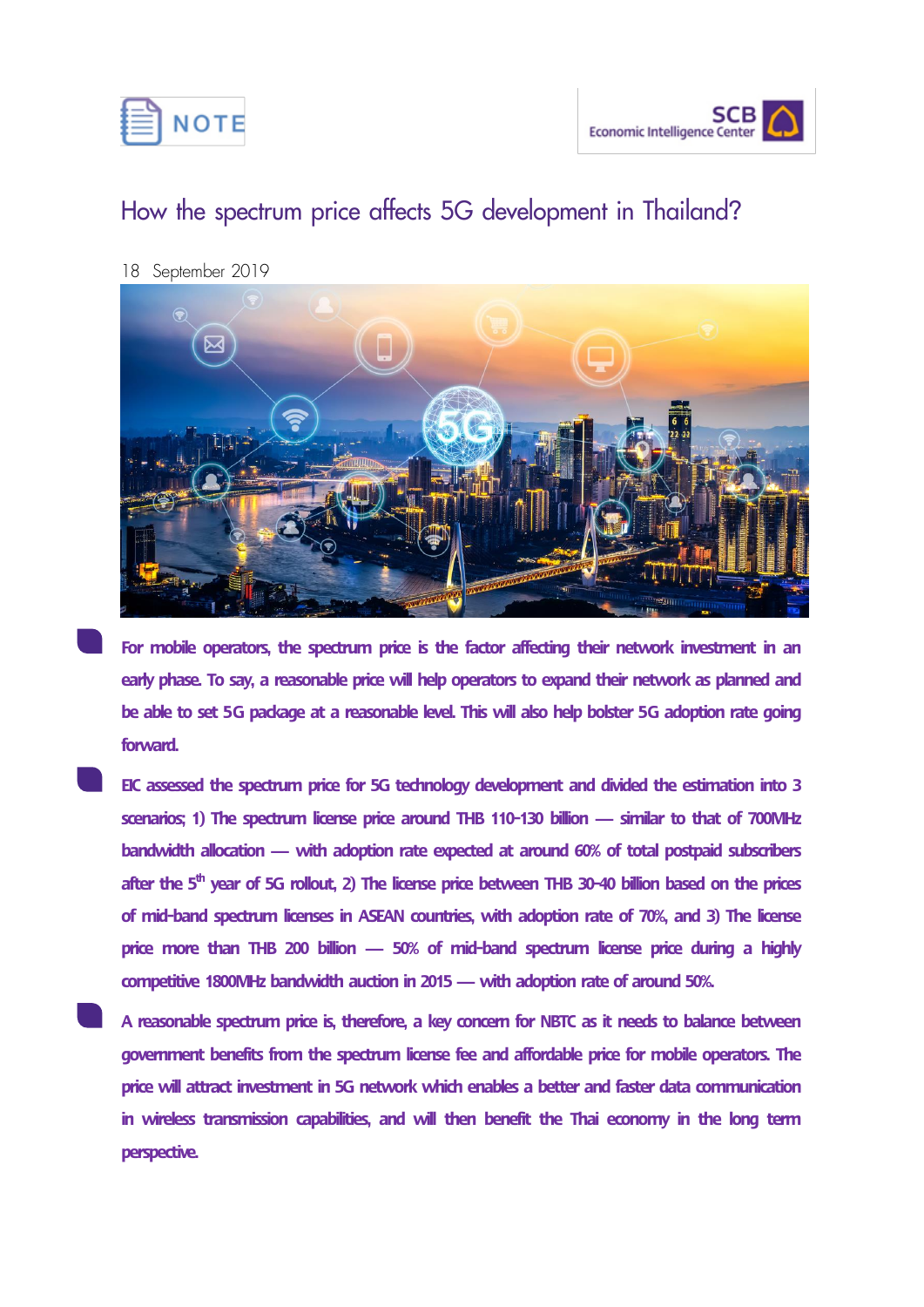**Time frame, regulation, and price condition for 5 G spectrum allocation remain the concerns that should be followed closely, since they are factors affecting the operator's decision on 5 G-related investment.** 5 G or the fifth-generation wireless technology has been a highly-anticipated trend across the globe with its greater capabilities than 4G, including speed of 10 times faster and data capacity of 1,000 times higher than 4G, and very low latency. With these qualifications, 5G technology can connect up to 1 million Internet of Things (IoT) devices per square kilometer while enabling a real-time communication. Therefore, 5G technology benefits not only to mobile phone users but also to industrial sectors which can drive future innovations. According to the International Telecommunication Union (ITU), an international agency in charge of monitoring telecommunication industry worldwide, mobile operators working on 5G development are required to hold spectrum with the combination of sub-1 GHz (low band), 1-6 GHz (mid band), and above 6 GHz (high band). These required spectrum holdings will help maximize data capacity and area coverage. These additional spectrum required also increase the cost burden incurred by operators. Currently, timeline, regulation, and price condition for 5 G spectrum allocation in Thailand remain key factors determining an operator's 5 G investment. This is partly a reason why 5G technology advancement in Thailand may lag our regional peers, particularly Vietnam and Malaysia who plan to roll out 5G network by mid-2020.

**Refer to the previous auctions, Thailand's spectrum licenses price about 4 times higher than the world's average. A high burden from license cost would indeed affect the operator's network investment and service qualities.** In 2012, the National Broadcasting and Telecommunications Commission (NBTC) changed the spectrum allocation procedure from concession to auction, which was the starting year of transition to 3G technology. The license of 2.1GHz spectrum — the very first spectrum allocated through the bidding process — price as high as THB 42 billion, a THB 1.1 billion or 3 % higher than the reserve price. Then competition became more intense in the 4 G era as operators were wrestling to get 900MHz spectrum. The final price from that auction ended up breaking the world's record at THB 150 billion, a THB 120 billion or 5 times higher than the reserve price. Such phenomenon raised Thailand's average spectrum price to USD 0 .2 6 /MHz/population, higher than the world's average of USD 0.06/MHz/population based on auctions from 102 countries worldwide during the past 10 years (2008-2017). According to the Global System for Mobile Communications Association (GSMA)'s research on spectrum pricing in 31 developing countries found that higher spectrum cost would result in operators slowing their investment in network expansion. At the end, a mobile user is the one who faces knock-on effects via slower service improvement. By comparing the spectrum price to other developing countries with similar mobile internet download speed, Thailand's spectrum price were relatively high and even higher than those in countries with better internet speed. Apart from mobile users, the quality of mobile service in Thailand also affects foreign investors since telecommunication is one of the basic infrastructures involved in business decisions.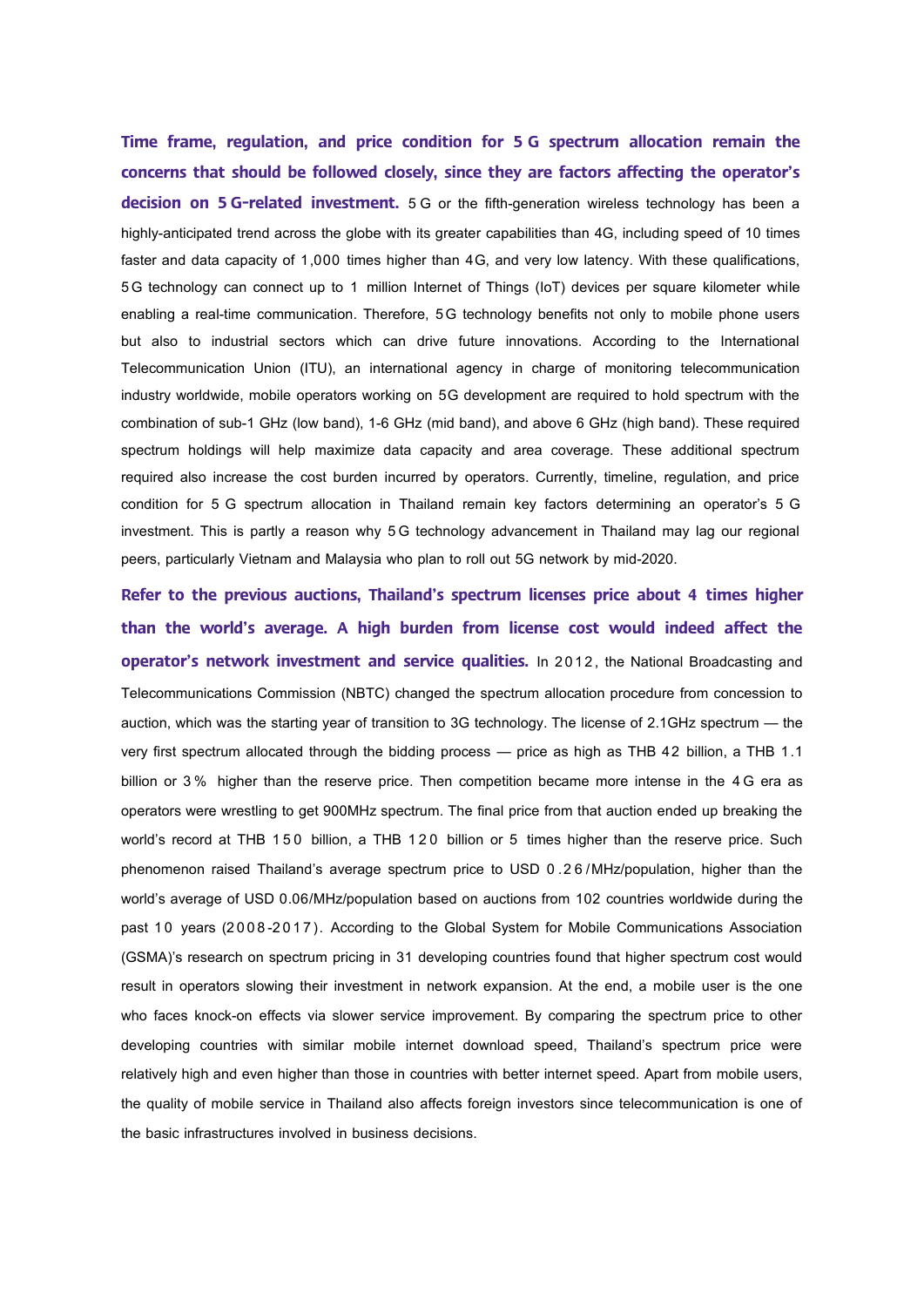**Figure 1: Spectrum price (US\$ per MHz per population per year) and average download speed of mobile internet.\***



Remark: \* data from 31 developing countries worldwide in 2017 Source: EIC analysis based on data from GSMA

**Based on EIC estimation, 5G technology will start its commercial rollout in Thailand by 2021 and will help bolster mobile operator's revenue from a rising number of postpaid subscribers and Average Revenue Per User (ARPU).** Currently, the number of postpaid subscribers in Thailand accounts for 25% of the total subscribers. Such ratio is far lower than those of developed countries (~80% for the US and ~100% in South Korea). In 2018, postpaid ARPU in Thailand was about 3 .5 times higher than prepaid, which means that a high migration from prepaid to postpaid package will increase the operator's revenue. EIC views that once the 5G technology is deployed, it will increase growth of data usage — such as online streaming service, Virtual Reality (VR) and Augmented Reality (AR) — thanks to its higher capabilities comparing to 4G both in terms of speed and data volume. When it comes to higher data usage, the postpaid package offering will be a better value of money than a prepaid plan. That is why a 5G technology will also induce users to shift from prepaid to postpaid service. The number of users changing to postpaid package is expected to grow by 10%-30% from its 5-year average (2014-2018) at 2.2 million users per year. In addition to a higher number of postpaid subscribers, the growth of ARPU in the mobile industry also tends to accelerate 5G rollout. Ericsson and KGI research found that mobile phone users in Thailand are willing to pay an additional service fee of THB 135-175 per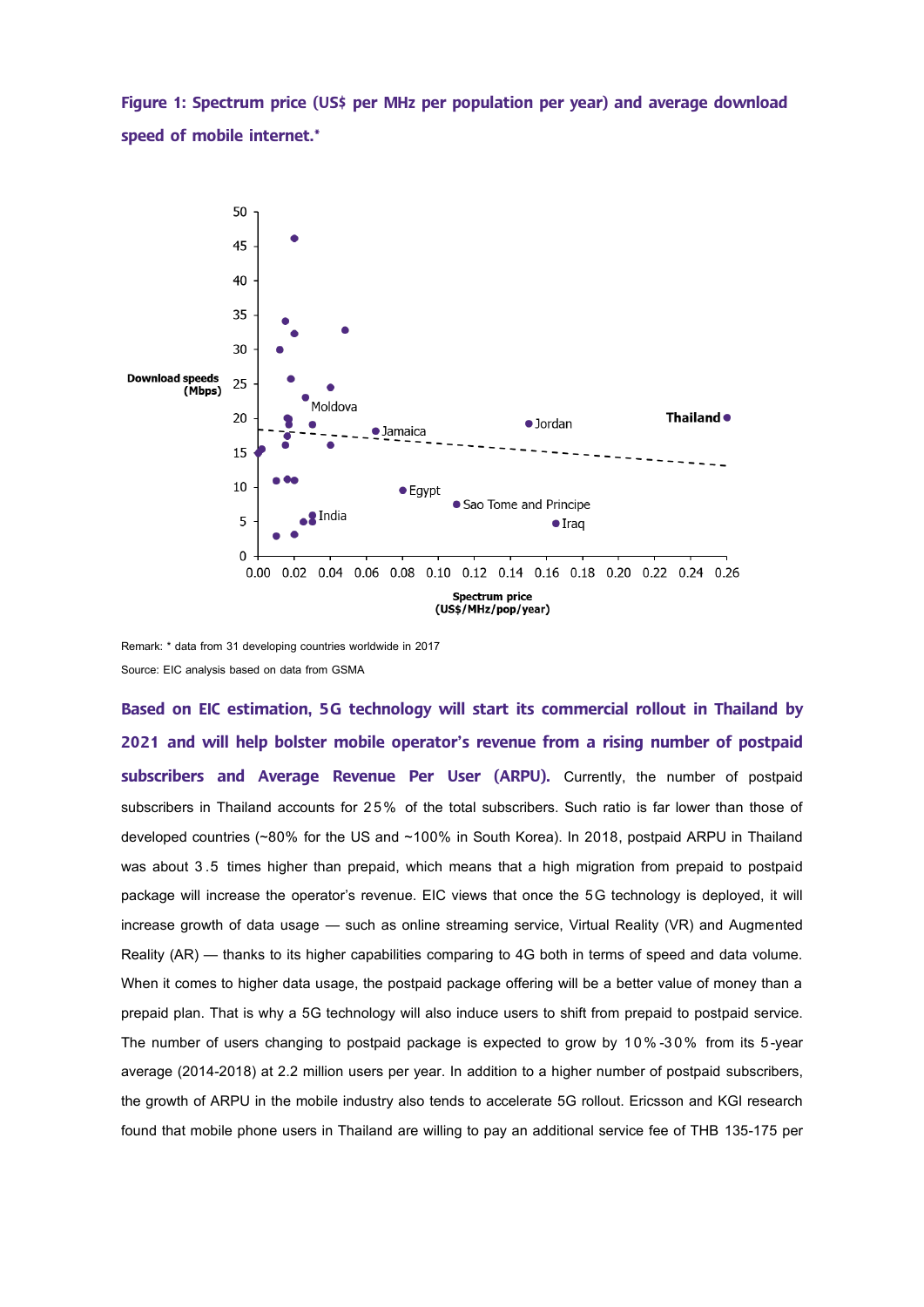month for 5 G technology. Based on this research outcome, 5 G technology will boost ARPU growth to around 4%-7%CAGR during the first 5 years of commercial operation (2021-2025).

**Nevertheless, the cost incurred by operators tends to rise from additional network investment. EIC expects that the total Capex of the 3 major operators will range between THB 280-380 billion during the first 3 years of 5G rollout.** 3GPP, an organisation in charge of developing mobile network technical standard, divided 5G deployment into 2 separate tracks: (1) Non-Standalone 5G (NSA 5G) which enhances a network to 5G via existing 4G infrastructure, and (2) Standalone 5G (SA 5G) which develops a network via new core infrastructure specifically for 5G. Capital expenditure (Capex) for SA 5 G is likely to be higher than the other option since it needs additional investment in a base station and transceiver system. In the early years of 5G commercial launch, mobile operators are expected to opt for NSA deployment in order to reduce the cost of network expansion before transitioning to SA 5G track. In this case, capital investment in 5G network would be similar or slightly higher than that of 4G. This is in line with a preliminary assessment by GSMA which estimated that investment in 5G technology would be fairly higher comparing to 4G. Meanwhile, based on the capital guidance of South Korean operators launching commercial 5G network in early 2019, total investment capital of the 3 major operators (SK, KT, LG U+) in 2019 was somewhat similar to investment value in 2012 — when South Korea started to run a 4G network. Based on GSMA assessment and evidence from South Korea, the total capital expenditure (excluding a license cost) of Thailand's 3 main operators (AIS, TRUE, DTAC) is expected to reach THB 280-380 billion during the first 3 years of 5G commercial rollout.

**For mobile operators, there are further costs from the 2 next spectrum auction/allocation expected in 2020-2021.** In June 2019, NBTC allocated the licenses of 700MHz spectrum — the first bandwidth that is arranged for 5G development — to the 3 major operators, raising THB 1 7,584 million from each license. Later in August, NBTC announced its plan of at least other 2 auction/allocation for mid- and high-frequency bands. The first package consists of 700MHz, 2600MHz, and 26GHz, while the second one includes 1800MHz and 3500MHz. Based on Huawei recommendation and case studies from 5G spectrum auction in South Korea, EIC expects that each mobile operator still needs around 80-100 MHz (two way) of mid-frequency band and around 600-800 MHz (two way) of the high-frequency band. These will be further costs that would affect investment in 5 G technology. If spectrum prices get too high, mobile operators will have to spend less on network infrastructure or may pass on such burden to customers by setting a high package for 5 G service. On the other hand, a reasonable spectrum price will urge operators to expand their network as planned and customers can access 5G technology at a fair price. For this reason, spectrum pricing for 5G technology should be a key concern for NBTC. A reasonable price will encourage operators to compete over service quality which will benefit customers and the economy in the long term.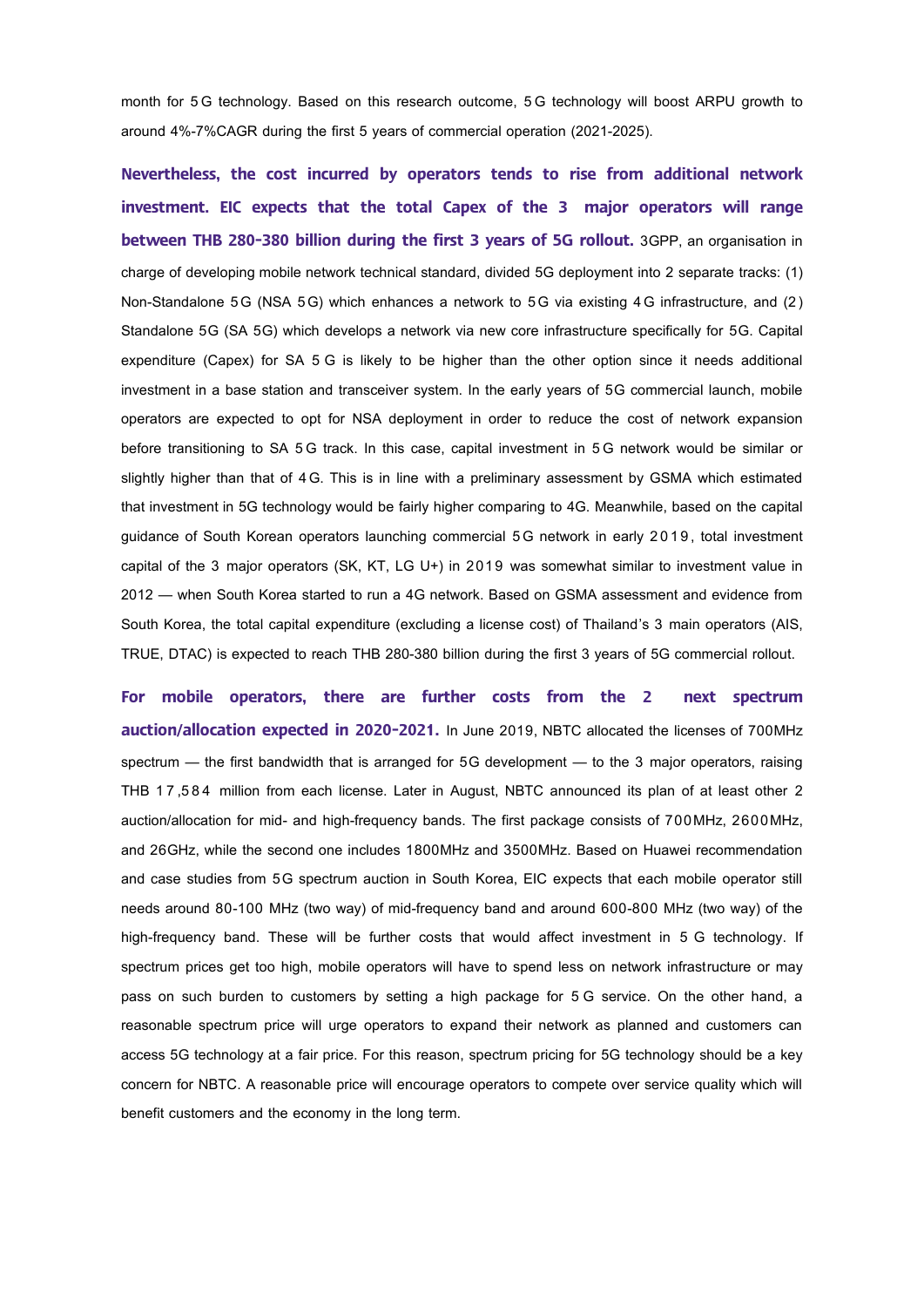**EIC has assessed the possible spectrum price which determines a breakeven period of 5G investment of the 3 major mobile operators in Thailand (AIS, TRUE, DTAC). The assessment can be divided into 3 cases; 1 ) The base case, 2 ) The case of relatively**  inexpensive spectrum price, and 3) The case of high spectrum price. The details and **assumption of each case are as follows:**

**For case 1 (base case), the total spectrum cost incurred by the 3 operators ranges between THB 110-130 billion and the breakeven period is around 8-9 years.** In this case, the spectrum price is estimated from the cost of 700MHz bandwidth allocated by NBTC to all 3 mobile operators in June 2019. Meanwhile, the 5G adoption rate is based on the performance and guidance of the 3 major mobile operators in South Korea. The guidance reported that an average adoption rate was 7% of total postpaid subscribers in the first year of 5G commercial rollout before climbing to around 15% per annum in later years. Under this assumption, the breakeven period is within 8-9 years which is in line with findings from Telecom Intelligence. The company conducted a survey of more than 500 telecom firms and related businesses worldwide and found that over 5 5 % of executive respondents expected their breakeven period for 5G investment at around 6-10 years.

**For case 2, the total spectrum cost of the 3 operators is within THB 30-40 billion, with a breakeven period of 7 years.** The price in this case is estimated from the mid-band spectrum price in ASEAN countries namely; Malaysia (2100MHz) and Indonesia (2300MHz). Spectrum prices are relatively inexpensive in both countries, so operators are able to increase their investment capital in network infrastructure expansion and marketing in the early phase. This will lead to a higher adoption rate and growth compared to the base case. Besides, a 7-year breakeven period is somewhat matched with a telecom technology cycle, as transitions from 3G to 4G and 4G to 5G usually take around 5-7 years.

**For case 3, a high bidding competition may drive a total spectrum cost to over THB 200 billion and the breakeven period may take more than 10 years.** In case that NBTC allocates a spectrum through the bidding process and the competition becomes very intense, the final price can be considerably higher than the reserve price. In this case, EIC estimated that the spectrum would cost around 50% of the final price from 1800MHz bandwidth auction in 2015. The bidding price war was very aggressive back in that day, with 4 bidders but only 2 slots available from NBTC. Such high spectrum cost will push the breakeven period to over 1 0 years and weigh on operators' investment in network infrastructure, as their financial burden is already overwhelming. Moreover, mobile operators may shift such burden to consumers by setting a high 5G service package which will then result in a low adoption rate compared to the previous 2 cases.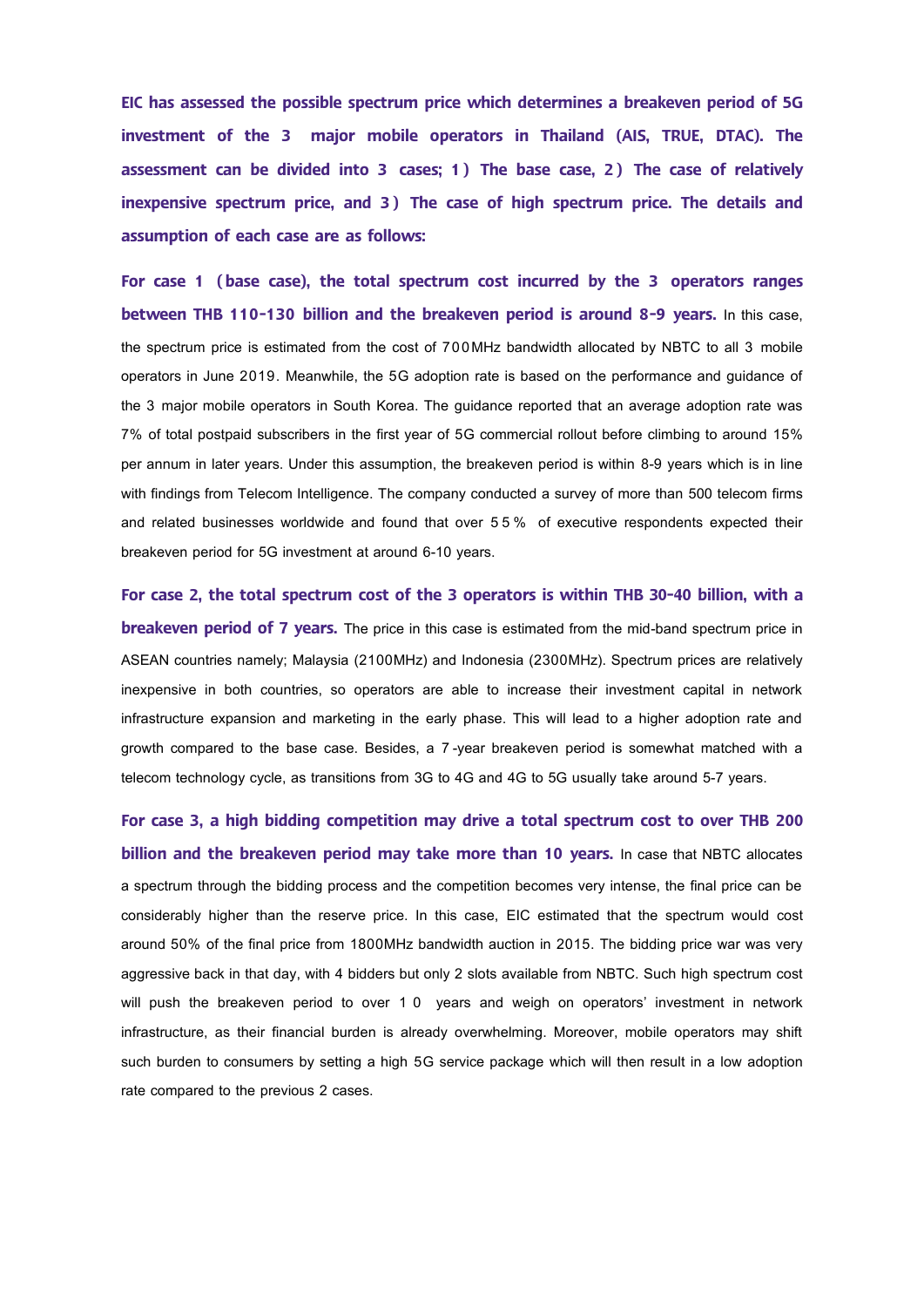Based on the 3 assessment cases, a reasonable spectrum price will lead to a shorter breakeven period and get the mobile operators ready to invest in the new technology cycle. Thus and so, Thailand will not be left behind others like the previous 3G and 4G era.

|                                                                                        | Case 1<br>(Base case)                  | Case 2                                                           | Case 3                                 |
|----------------------------------------------------------------------------------------|----------------------------------------|------------------------------------------------------------------|----------------------------------------|
| Spectrum price<br>assumption                                                           | Estimated from 700MHz<br>license price | Estimated from mid-band<br>spectrum prices in ASEAN<br>countries | 50% of 1800MHz auction<br>price (2015) |
| Spectrum price*<br>(THB million)                                                       | 110,000-130,000                        | 30,000-40,000                                                    | Over 200,000                           |
| Projected average<br>investment per annum<br>during the first 3 years<br>(THB million) | 109,000                                | 120,000                                                          | 98,000                                 |
| <b>Additional ARPU for 5G</b><br>package<br>(THB/month)                                | 155                                    | 135                                                              | 175                                    |
| Adoption rate after the<br>5th year of 5G rollout                                      | 60%                                    | 72%                                                              | 48%                                    |
| <b>Estimated breakeven</b><br>period**                                                 | 8-9 years                              | 7 years                                                          | Over 10 years                          |

## **Figure 2: 3 assessment cases of spectrum prices**

Remark: \*spectrum license period is 15 years

\*\*the calculation excludes interests and income tax

Source: EIC analysis based on data from J.P. Morgan and KGI Research

There is no doubt that mobile operators' investment decision will determine whether 5G commercial rollout will go on as planned. That is why NBTC are drafting several incentives to relieve operators' financial burden. These include spectrum coverage for specific areas — such as EEC — and for specific industries such as logistics, manufacturing, and healthcare. NBTC also considers accepting the first installment after the 4th year of 5G deployment, which will allow mobile operators to invest in infrastructure improvement and network expansion during an early phase. These proposals are currently under discussion for the next bandwidth allocation in 2020-2021.

**EIC views that infrastructure sharing and a rising number of industrial subscribers will help attract operators' 5G investment, but that might be weighed down by a higher cost from handset sales.** McKinsey Institute found that infrastructure sharing — such as cell tower and base station — can reduce the cost of network expansion by 40%. As a result, Thai mobile operators are anticipating NBTC regulatory approval on infrastructure sharing which is now under discussion and